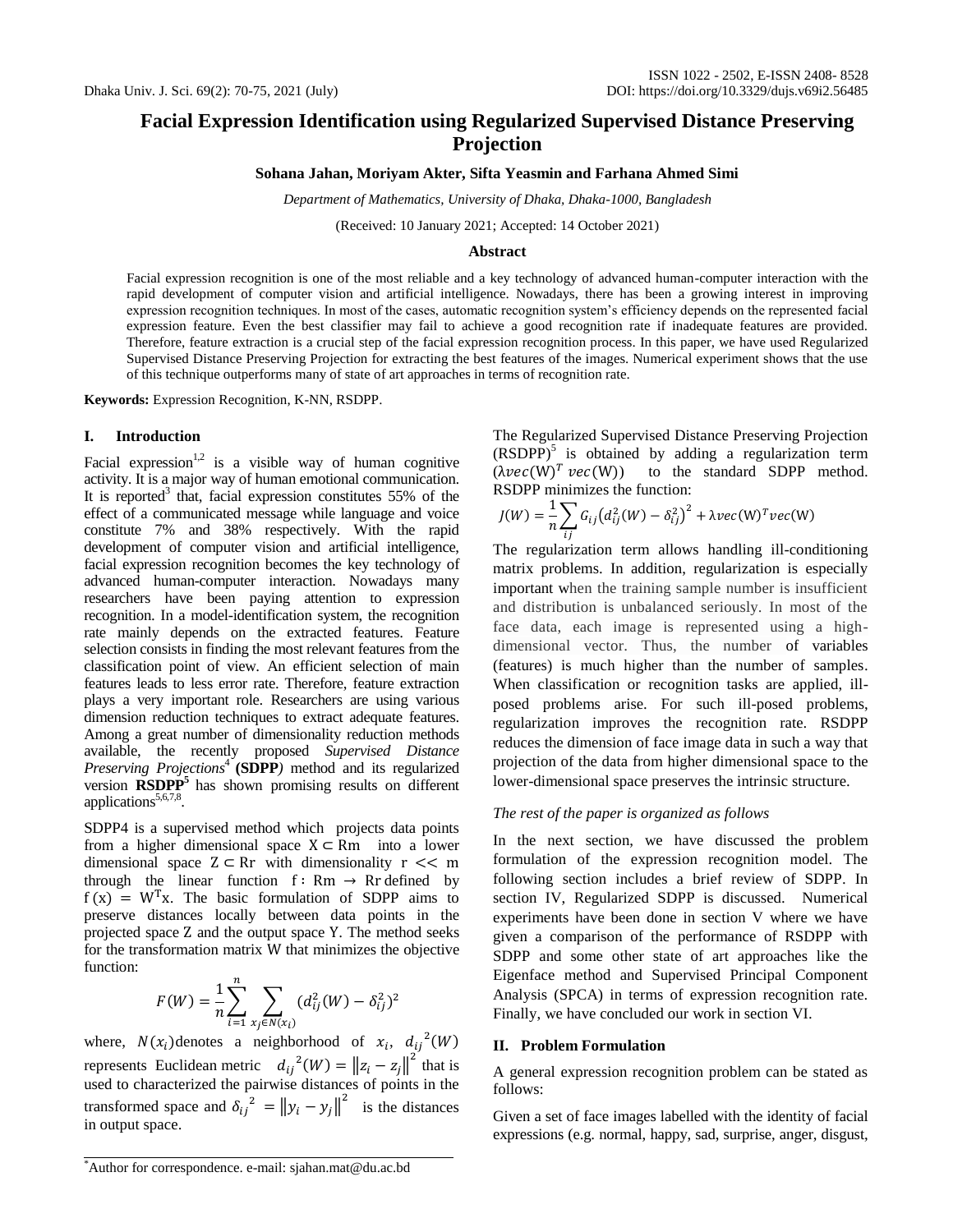etc.) which we call the training set and an unlabelled set of face images from the same group of people called the testing set. The aim is to identify each expression in the testing set.

In an image recognition problem, an image is considered as a high dimensional vector where each of the coordinates corresponds to a pixel value in the sample image. Working with this huge dimension requires more computation time, large memory space as well as higher computation complexity. So, reduction of the dimension is the first step of the system.



**Fig. 1.** Overview of Expression Recognition process using dimension reduction.

Given a set of *n* sample images  $x_1, x_2, x_3, ..., x_n$  where  $x_i \in R^m$ . Each image belongs to one of the l classes (*l* expressions) ,  $C_2$ , . Consider a linear transformation  $z = W^T x$  from the original m-dimensional image space into a  $r$ -dimensional feature space, where  $r \ll m$  and  $W \in R^{m \times r}$  is the transformation matrix with orthonormal columns.

The problem is to determine the transformation matrix  $W$ using the training set (a subset of the given data points) which will be used to select important features to recognize the images in the testing set.

## **III. Supervised Distance Preserving Projection (SDPP)**

The Supervised Distance Preserving Projection (SDPP) is a dimensionality reduction method that minimizes the differences between distances among projected co-variates and distances among responses locally. That means the local geometrical structure of the low dimensional sub-space preserves the geometrical characteristics of the response space. It also preserves the continuity of the response space.

 $SDPP<sup>4</sup>$  is proposed recently by Zhu et al. In his paper, the author proposed the following methodology. Suppose X is the higher dimensional space and Y is the response space. Assuming that the mapping  $h: X \rightarrow Y$  is continuous and provided  $X$  is well sampled. It is assumed that for each point  $x \in X$  and for every  $\varepsilon_y > 0$  there exists an  $\varepsilon_x > 0$  such that  $d(x, x') < \varepsilon_x \Rightarrow \delta(h(x), h(x')) < \varepsilon_y$ . SDPP projects the high dimensional data  $\{x_1, x_2, ..., x_n\}$  into a lower dimensional space Z with dimensionality  $r \ll m$  through the linear function  $f: R^m \to R^r$  defined by  $W^T$   $x, \forall x \in R^m$ , where the transformation matrix  $W \in$  $R^{m \times r}$ . The idea of SDPP is to project the data in such a way that the local geometrical structure of the lower-dimensional subspace preserves the geometrical characteristics of the response space.

Suppose we have *n* data points  $\{x_1, x_2, ..., x_n\}$ , and their responses  $\{y_1, y_2, ..., y_n\}$ 

$$
F(W) = \frac{1}{n} \sum_{i=1}^{n} \sum_{x_j \in N(x_i)} (d_{ij}^2(W) - \delta_{ij}^2)^2
$$

where,  $N(x_i)$  denotes a neighborhood of  $x_i$ ,  $d_{ii}^2$ represents Euclidean metric  $d_{ij}^{2}(W) = ||z_i - z_j||^2$  that is used to characterized the pairwise distances in Z space and  $\delta_{ij}$  has the following form:

$$
\delta_{ij} = \begin{cases} 0 & \text{if } i \sim j(x_i \text{ and } x_j \text{ belongs to same class}) \\ 1 & \text{otherwise,} \end{cases}
$$

Locality around any point  $x_i$  is controlled by its  $k$  nearest neighbors in  $N(x_i)$  where the number k is hyperparameter of SDPP that has to be set beforehand or tuned from data. The value of  $k$  is selected by a continuity measure in  $SDPP<sup>4</sup>$ .

The schematic illustration of SDPP is given in Fig. 2. For a point  $x$  in input space, consider three nearest neighbor  $N(x) = \{x_1, x_2, x_3\}$ . Suppose in output space the neighborhood of y is  $\{y_1, y_3, y_4\}$  ie.  $y_2$  is outside of the neighborhood of  $y$ . SDPP seeks for the transformation matrix W for which  $z_2 = f(x_2)$  is moved outside the neighborhood in the Z-space while  $z_4$  is moved inside to match the local geometry in the  $Y$  space as shown in Fig. 2..

Thus, SDPP incorporates a neighborhood graph  $G_{ij}$  in the objective function defined as follows:

$$
G_{ij} = \begin{cases} 1 & \text{if } i \sim j(k - NNneighbor) \\ 0 & \text{otherwise.} \end{cases}
$$

Thus, the objective of SDPP is to minimize

$$
F(W) = \frac{1}{n} \sum_{i=1}^{n} \sum_{x_j \in N(x_i)} (d_{ij}^2(W) - \delta_{ij}^2)^2
$$

which can be written equivalently as follows:

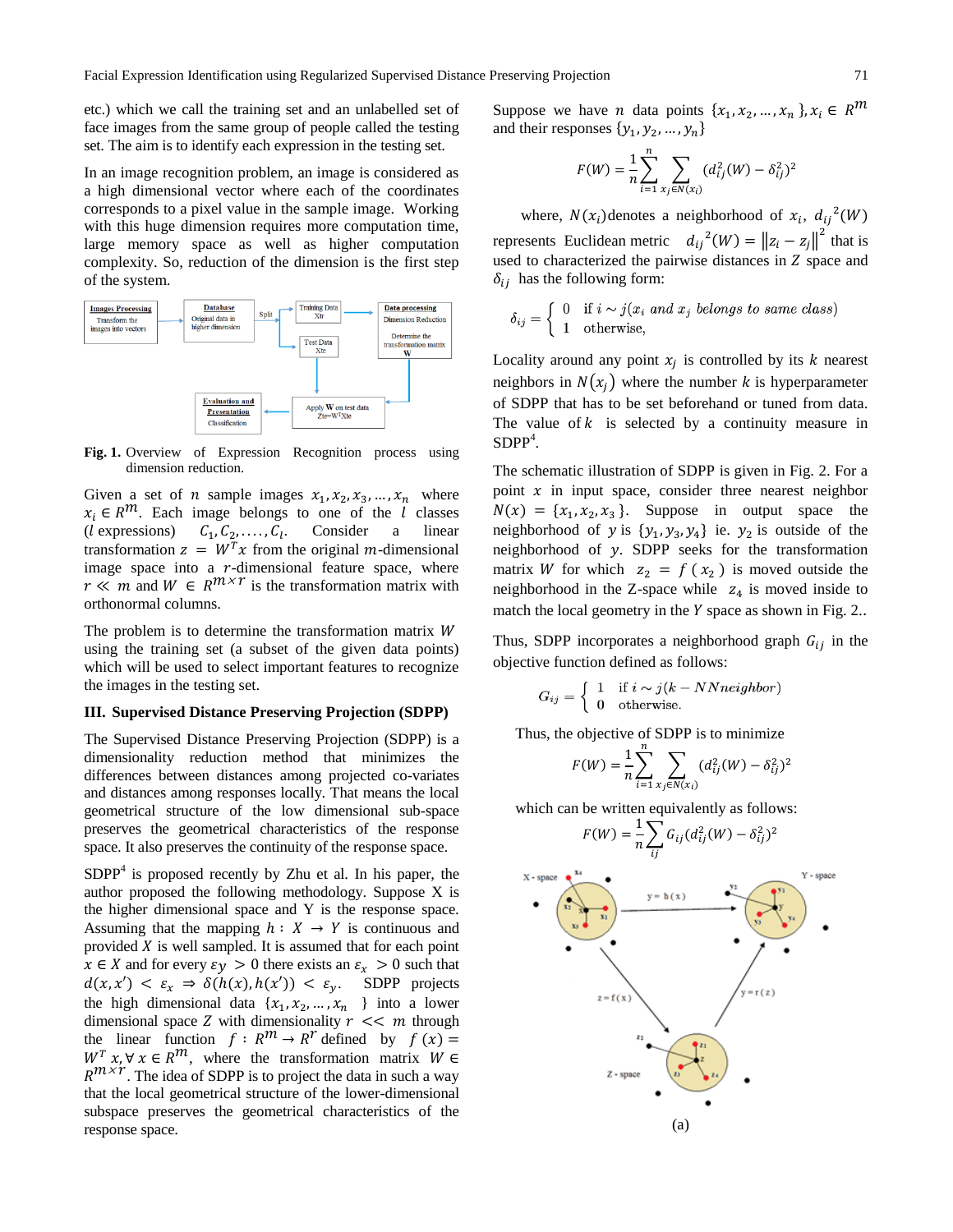

**Fig. 2**. (a) SDPP: Solid lines indicate connection between neighbors. (b-c) Preservation scheme of the local geometry by SDPP.

## **IV. Regularized Supervised Distance Preserving Projection (RSDPP)**

RSDPP<sup>5</sup> is a modified version of the SDPP method, called Regularized Supervised Distance Preserving Projection (RSDPP proposed by Alencar *et al*. It relies on the regularization theory. The method has achieved good results in comparison to the state-of-the-art methods in nonlinear dimensionality reduction based on experimental evaluation. In RSDPP, a regularization term is introduced in the SDPP formulation by modifying the cost function. In doing so, L2 norm regularization is chosen and the cost function is rewritten as:

$$
J(W) = \frac{1}{n} \sum_{ij} G_{ij} (d_{ij}^2(W) - \delta_{ij}^2)^2 + \lambda vec(W)^T vec(W)
$$

where,  $\lambda$  is the regularization parameter and  $vec(\cdot)$  is an operator that concatenates the columns of a matrix into a vector. The objective function with  $D_{ij} = d_{ij}^2(W)$  and  $\Delta_{ij} = \delta_{ij}^2$  can be written as:

$$
J(W) = \frac{1}{n} \sum_{ij} G_{ij} (D_{ij} - \Delta_{ij})^2 + \lambda vec(W)^T vec(W).
$$

The gradient with respect to W is equal to  $\nabla$ 

$$
\nabla_W J = \frac{4}{n} P^T (S - R) P W + 2\lambda W.
$$

Each row of P is a data point  $x_i$ , S is a diagonal matrix with  $S_{ii} = \sum_j R_{ij}$ , R is a the symmetric matrix with  $R = Q + Q^T$ where,  $Q = GQ(D - \Delta)$ . To optimize the objective function of both SDPP and RSDPP, conjugate-gradient  $(CG)$  optimization<sup>3</sup> technique is considered.

## **V. Experiment and Results**

We have performed an empirical evaluation of RSDPP for the facial expression recognition model. A Comparison of RSDPP is made in terms of recognition rate with SDPP and some other dimension reduction methods such as SPCA and Eigenface.

*Eigenface:* Eigenface method<sup>9,10</sup> uses Principal Component Analysis  $(PCA)^{11,12}$  to reduce the dimension of the image space by maximizing the total scatter of all projected samples. If the total variance matrix  $S$  is defined by:  $S = \sum_{i=1}^{n} (x_i - \mu)(x_i - \mu)^t$  where  $\mu \in \mathbb{R}$  is the mean image of all samples and  $S \in S^n$ , then the basic idea of the Eigenface method is to determine the transformation matrix W in such a way that the determinant of the total scatter matrix  $W^T S W$  of the projected sample is maximized.

*Supervised principal component analysis (SPCA)***:**  Supervised principal component analysis  ${}^{13}$ (SPCA) is based on the Hilbert-Schmidt independence criterion. It is a generalization of Principal Component Analysis (PCA) that aims to estimate the sequence of principal components that have maximal dependence on the response variable. In SPCA, eigen-decomposition of the weighted covariance matrix enhanced by the kernel of responses is used. Thus, SPCA has closed-form solution like PCA and does not suffer from high computational complexity.

## *Data description*

We have applied the algorithms on two facial data set Yale and JAFFE.

The Yale<sup>14</sup> face database contains 165 grayscale images of 15 individuals with 11 images per subject. We have relabelled the dataset taking 5 images of each person with 5 different expressions (normal, sad, happy, wink, surprise). So, the resulting data set has 75 images with 15 images of each class.

Sample of some images of Yale faces is shown in Fig. 3.



**Fig. 3.** Sample of some images of Yale faces.

In JAFFE $15$  data set, there are 213 images of 7 facial expressions (neutral, happy, sad, surprise, anger, disgust, fear) posed by 10 Japanese female models with 3-4 images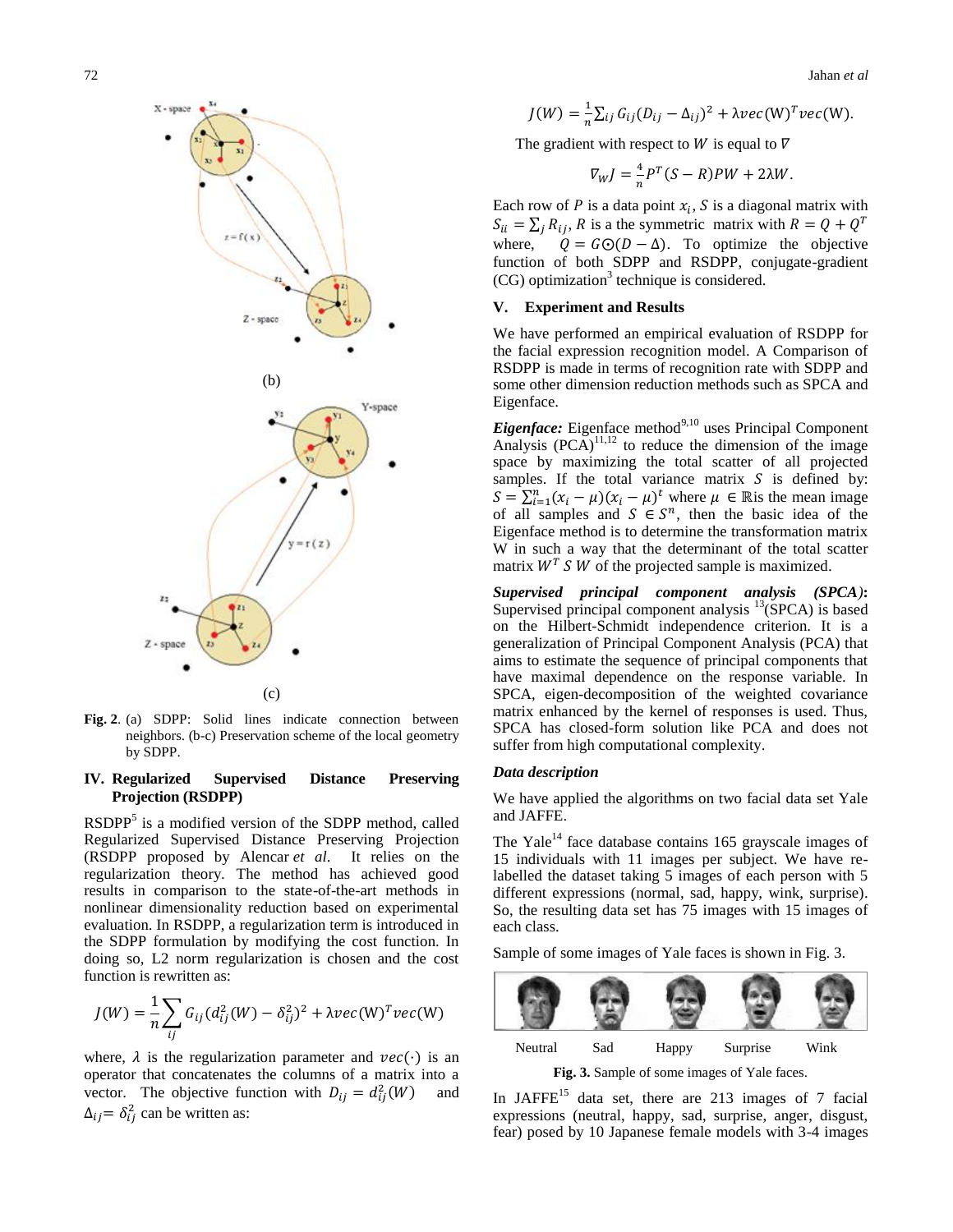per expression. Fig. 4 gives several images of different expressions of JAFFE data.



Angry Disgust Fear Happy Neutral Sad Surprise

**Fig. 4**. Sample of some images of JAFFE faces.

#### *Numerical Results*

The algorithm RSDPP has been implemented on different sizes of training set and testing sets. The recognition rate varies with number of training samples.

Table 1 represents the confusion matrix for Yale dataset when 80% data is selected for training purpose and 20% for testing. For classification, k-nearest neighbour  $(k-NN)^{11,12}$ is used. It is observed that 1-NN gives the best result. From the experimental results documented in Table1, it can be seen that happy faces have the best recognition rate of 95.2 %, Sad and Neutral faces also have a good recognition rate of 93.4% and 92% respectively. Surprised faces and faces having wink has a fair recognition rate of 88.2% and 89.1% respectively. An interesting fact is that surprise resembles happiness by 10.1%, Sad face is recognized as Neutral by 5.3%. whereas the converse rate is 8%.

**Table 1.Confusion Matrix of Yale dataset obtained by RSDPP**

|                        |                   | Predicted Expression |          |       |       |       |  |
|------------------------|-------------------|----------------------|----------|-------|-------|-------|--|
|                        | Expressions RSDPP |                      | Surprise | Wink  | Happy | Sad   |  |
| Original<br>expression | Neutral           | 92%                  | 0%       | 0%    | $0\%$ | 8%    |  |
|                        | Surprise          | 0%                   | 88.2%    | 1.7%  | 10.1% | 0%    |  |
|                        | Wink              | 4.2%                 | 5.4%     | 89.1% | 1.3 % | 0%    |  |
|                        | Happy             | 0%                   | 4.8%     | 0%    | 95.2% | 0%    |  |
|                        | Sad               | 5.3%                 | 0%       | 0%    | 0%    | 93.4% |  |

Table 2 gives the recognition rate of different expressions by each of the algorithms RSDPP, SDPP, Eigenface, and SPCA. It can be observed that each of the methods except Eigenface has a high recognition rate of happy faces whereas the lowest measure is obtained for faces posed as surprised. Interestingly, most of the misclassified surprised faces were actually predicted as happy faces as in the case of RSDPP shown in the confusion matrix (Table 1). The Eigenface method predicts sad and neutral faces better than other expressions. SPCA gives the lowest prediction rate among these methods for most of the expressions. The results are well represented using bar diagram shown in Fig. 5.

Fig. 6 gives the average recognition rate of all the expressions of Yale data set, which shows that RSDPP outperforms all other methods. The error bar represents the lowest rate and highest rate of prediction for each of the methods. For example, for RSDPP, the lowest value of the error bar is 88.2 which is the prediction rate of surprised faces and the highest value is 95.2 which is the recognition rate of happy faces.

**Table 2. Recognition rate of expressions of Yale data by the 4 algorithms.**

| Expressions | <b>RSDPP</b> | <b>SDPP</b> | Eigenface | <b>SPCA</b> |
|-------------|--------------|-------------|-----------|-------------|
| Neutral     | 92%          | 90.2%       | 91.1%     | 88%         |
| Surprise    | 88.2%        | 85.1%       | 84.15%    | 85%         |
| Wink        | 89.1%        | 87.4%       | 88.1%     | 88 %        |
| Happy       | 95.2%        | 91.9%       | 89.4%     | 90.1%       |
| Sad         | 93.4%        | 90.4%       | 91.5%     | 89%         |



**Fig. 5**. Recognition rate of different expressions of Yale face data by the 4 algorithms.





Similarly, for JAFFE data set, Table 3 represents the confusion matrix<sup>16</sup> for RSDPP. As in the case of Yale data set, happy faces of JAFFE data have the highest recognition rate of 96.4% and the faces that posed for the fear has the lowest rate of prediction. It can be seen that the expressions Anger resembles Disgust and Fear in several cases, 11.5% of the disgust faces and 10.2% of faces with fear pose are predicted as Anger. Similarly, 10.7% of the anger faces are predicted as disgust. Some samples of the faces with original expression and the predicted one are given in Table 5.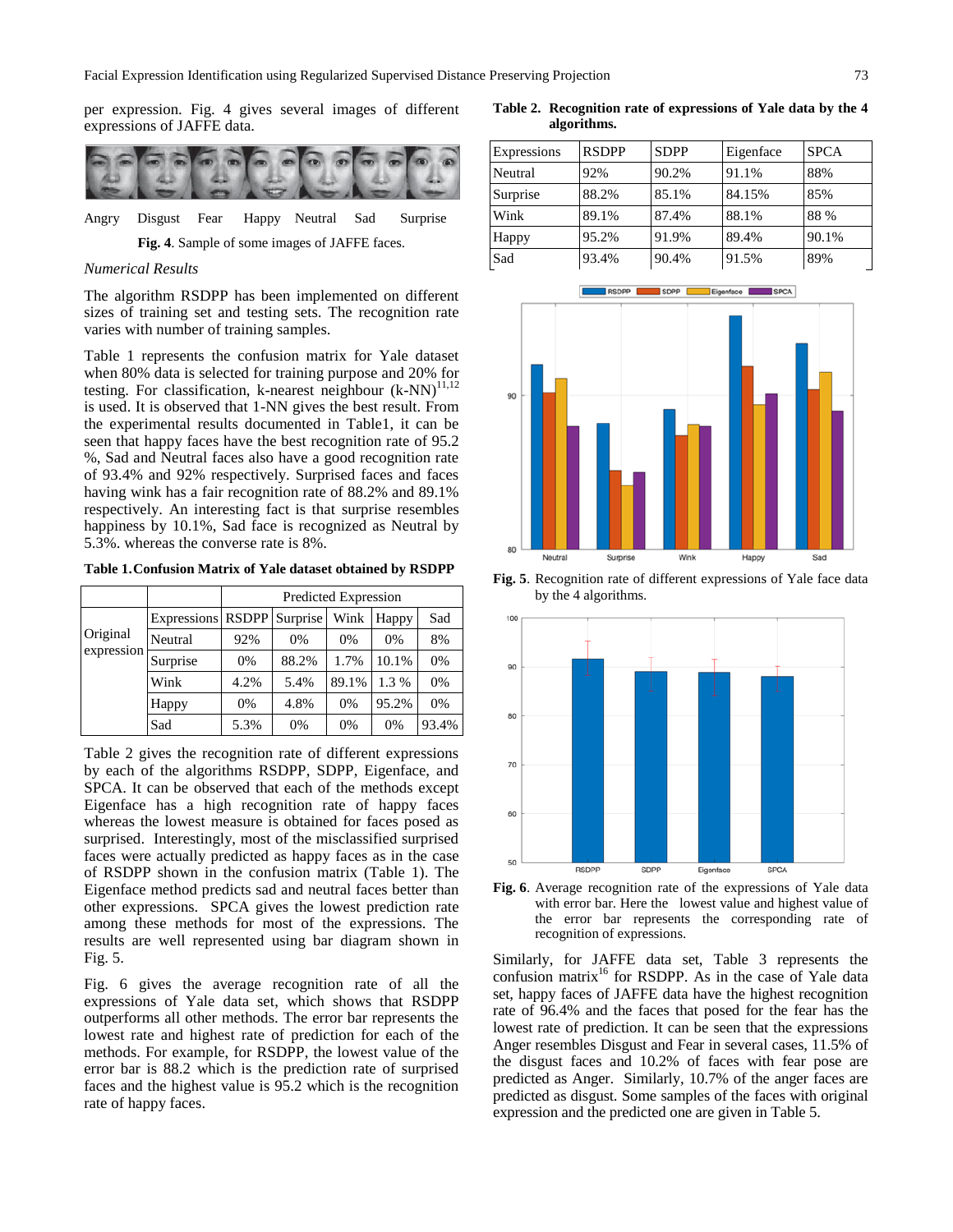|            | Predicted Expression |         |       |       |          |       |         |       |
|------------|----------------------|---------|-------|-------|----------|-------|---------|-------|
|            | Expressions          | Neutral | Happy | Sad   | Surprise | Anger | Disgust | Fear  |
| Original   | Neutral              | 92%     | 0%    | 6%    | 0%       | $0\%$ | 2%      | 0%    |
| expression | Happy                | 0%      | 96.1% | 0%    | 3.9%     | 0%    | $0\%$   | 0%    |
|            | Sad                  | 2.1%    | 0%    | 94.4% | $0\%$    | 0%    | $0\%$   | 3.5%  |
|            | Surprise             | 0%      | 7.8%  | 0%    | 92.2%    | 0%    | $0\%$   | 0%    |
|            | Anger                | 5.3%    | 0%    | 0%    | 0%       | 83.4% | 10.7%   | 5.9%  |
|            | Disgust              | 0%      | 0%    | 0%    | 0%       | 11.5% | 85.7%   | 2.8%  |
|            | Fear                 | 0%      | 0%    | 8.5 % | 0%       | 10.2% | 0%      | 81.3% |

**Table 3. Confusion Matrix of JAFFE dataset obtained by RSDPP**

The recognition rates of different expressions of JAFFE data obtained by the four algorithms are documented in Table 4. It can be observed that each of the methods has predicted happy faces better than other expressions whereas the lowest measure is obtained for Fear posed faces.

The results are well represented using bar diagram shown in Fig. 7.

**Table 4. Recognition rate of expressions of JAFFE data by the 4 algorithms**.

| Expressions | <b>RSDPP</b> | <b>SDPP</b> | Eigenface | <b>SPCA</b> |
|-------------|--------------|-------------|-----------|-------------|
| Neutral     | 90%          | 87.2%       | 89.1%     | 88%         |
| Happy       | 96.1%        | 93.2%       | 93.14%    | 93.5%       |
| Sad         | 94.4%        | 92.4%       | 91.1%     | 90 %        |
| Surprise    | 92.2%        | 89.2%       | 91.0%     | 90.1%       |
| Anger       | 83.4%        | 80.2%       | 83.5%     | 82%         |
| Disgust     | 85.7%        | 81.2%       | 84.5%     | 84.7%       |
| Fear        | 81.3%        | 77.5%       | 81.5%     | 81.2%       |



**Fig. 7**. Recognition rate of different expressions of JAFFE by the 4 algorithms.

The average recognition rate of the 4 methods with error bar is given in Fig. 8. It shows that RSDPP works better than all other methods with 89% recognition. Eigenface method have 87.69%. For JAFFE data set the average performance of SPCA data is 87.21% which is similar to the Eigenface method



**Fig. 8**. Average recognition rate of the expressions of JAFFE data with error bar. Here the lowest value and highest value of the error bar represents the corresponding rate of recognition of expressions.

|                    |  |  | Table 5. Sample of images of JAFFE data: Expressions by |  |
|--------------------|--|--|---------------------------------------------------------|--|
| predicted by RSDPP |  |  |                                                         |  |

| Image | Originally labelled<br>Expression | Predicted expression<br>by RSDPP |  |
|-------|-----------------------------------|----------------------------------|--|
|       | Surprise                          | Happy                            |  |
|       | Happy                             | Happy                            |  |
|       | Anger                             | Anger                            |  |
|       | Disgust                           | Anger                            |  |